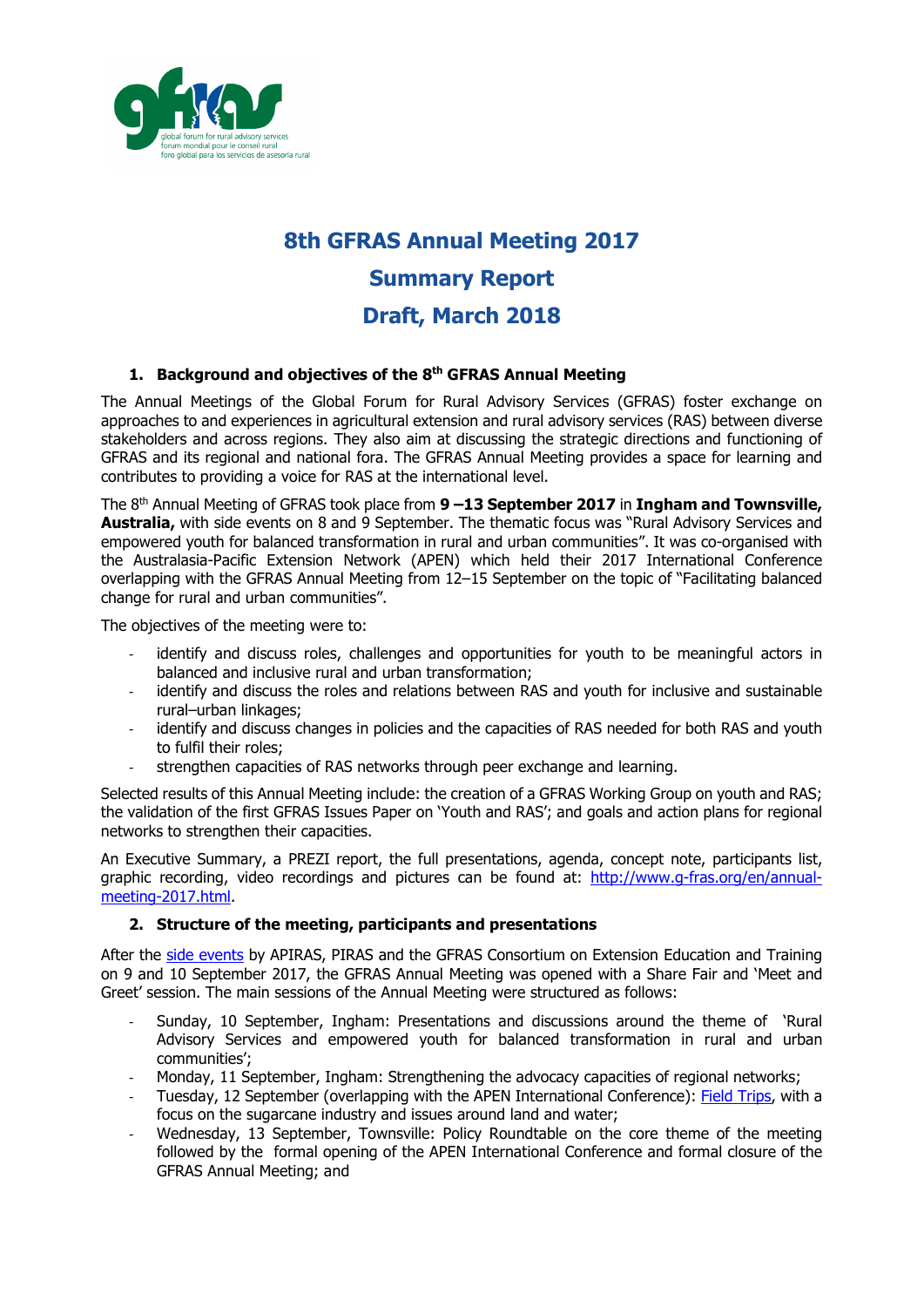Thursday – Friday 14-15 September, Townsville: the APEN International Conference which was held in parallel to the GFRAS Steering Committee Meeting.

Throughout the meeting, a variety of approaches towards exchange and learning were used, including plenary sessions, group work, panel discussions, shift and share sessions, parallel workshops and poster exhibitions.

The Annual Meeting sessions in Ingham benefitted from the expert inputs and contributions of over 80 participants from 15 regional RAS networks and 32 countries. The key characteristics of participants were as follows: 20% were under 40 years of age; 37% were women; 32% were drawn from civil society, 15% from the private sector, and 53% were from the public sector. Some 300 participants took part in the field trips and the policy dialogue, when the APEN participants joined the GFRAS meeting. The 8<sup>th</sup> GFRAS Annual Meeting was particularly commended by participants and development partners for ensuring that the voice of youth and farmers was heard.

[Keynote speeches](http://www.g-fras.org/en/empowered-youth/keynote-panel.html) were made by the international experts Elke van der Fliert from the University of Queensland, and Regina Birner from the University of Hohenheim. During the panels and parallel workshops, farmers, youth, donor representatives, policy makers, academics, regional network representatives, and of course extension professionals from all sectors, gender and age groups all had the opportunity to feed in their perspectives. All inputs are listed in full in the [Meeting Guide.](http://www.g-fras.org/images/events/annual_meetings/2017/GFRAS_Meeting_Guide_6_GFRAS_Annual_Meeting_web.pdf)

## **3. Key issues addressed**

i<br>I

# **3.1 Key challenges related to youth**[1](#page-1-0) **in rural-urban transformations**

Rural-urban migration dynamics and their consequences. The global youth population is estimated by FAO  $(2014)^2$  $(2014)^2$  $(2014)^2$  to be 1.3 billion in 2050, of which the majority will be in developing countries in Africa and Asia. An estimated 55% will live in rural areas. However, rural youth in many developing countries are facing significant economic, political, demographic, social/cultural and environmental challenges in accessing quality employment and career opportunities, education, land and other resources, infrastructure, information, finance and other services in their communities. As a consequence, there is a significant global trend of rural youth actively seeking employment and livelihood opportunities in urban areas. This increased rural-urban migration of youth poses a number of challenges for rural and urban areas. In rural areas: populations are ageing; more households are headed by women (as it is more common for men to migrate); there are labour shortages; communities suffer from the out-migration of more educated young people ('brain drain'); levels of entrepreneurship are affected; and the rural economy overall, particularly agriculture, suffers. In urban areas, receiving more young people from rural areas has often been accompanies by a strain on public goods, services and infrastructure, can result in increased competition for jobs and leads to heightened potential for political unrest by where young people do not have jobs and where connectivity is limited.

Youth will feed the world in the future yet are not sufficiently included in discussions and decision-making on agriculture. Rural areas, and particularly agriculture, play a crucial role in enabling the world to achieve the Sustainable Development Goals, and particularly SDG 2 to end hunger, achieve food security and improved nutrition and promote sustainable agriculture. There is therefore an urgent need to invest in the role and place of youth in agriculture and in rural areas in particular, as underlined in the 2030 Agenda for Sustainable Development. Motivating youth to remain in agriculture or attracting youth to invest and work in agriculture are, however, global challenges. Furthermore, youth are often not visible in debates and decisions regarding agriculture, and are too often treated as stakeholders whose perspectives, visions, skills and experiences are less important than those of older generations.

Agriculture is not perceived as attractive enough by youth. Globally, agriculture is often perceived by youth as not competitive with other sectors in terms of providing opportunities for earning good incomes or generating opportunities for career development. Agriculture tends to have a bad image and is not often

<span id="page-1-0"></span> $1$  Participants chose to take a pragmatic approach to defining youth: not by age, but by the phase between childhood and the professional and private settlement in life.

<span id="page-1-1"></span><sup>2</sup> FAO. 2014. Youth and agriculture: Key challenges and concrete solutions. Rome: Food and Agriculture Organization of the United Nations. www.fao.org/3/a-i3947e.pdf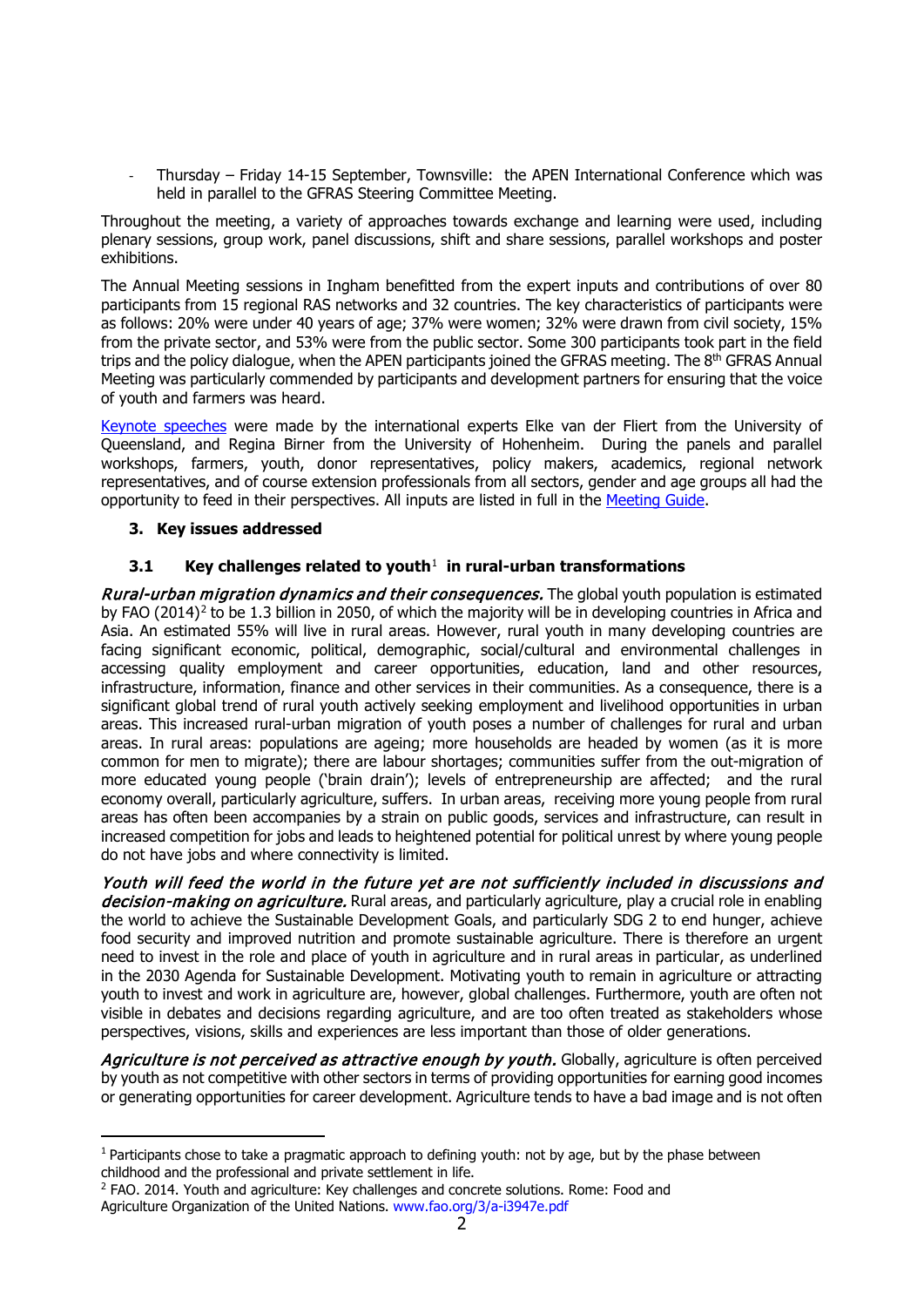considered as a desirable sector to work in by the majority of young people, if they had a choice. Negative perceptions of agriculture are encouraged where parents use agricultural activities as a way of punishing or disciplining children, and where parents consider agriculture to be less worthwhile than other areas of study or economic activity.

Youth cannot be treated as homogenous group. It is important to keep in mind that youth is a social construct and youth are not a homogenous group. Indeed, there can be tremendous differences in the needs, demands and aspirations of young people, depending on gender, marital status, education level, origin, religion, culture, community dynamics and individual biographies among others. In addition, especially in development activities, there is a need to be careful not to exclude key actors due to age-based definitions of youth<sup>[1](#page-2-0)</sup>. Ensuring that very young people (under 15 years' old) have access to the right education and livelihood opportunities and that older youth between 25-40 years' of age have access to appropriate professional and livelihood opportunities are key to ensure that investments and support for young people between 15 and 24 years of age result in meaningful and sustainable impacts – both for youth and the society as a whole.

Disconnection between the services provided by RAS and the services needed by youth. Youth today are, on average, healthier, better educated, better connected and politically more engaged than previous generations. Technological progress, particularly internet and social media, have led to the fact that youth around the world tend to be better informed and have a clear ideas on their needs. However, prevalent approaches to extension and advisory services, governance frameworks and philosophies related to the individual, organisational and system levels in RAS are no longer equipped to properly respond to these aspirations, needs and demands of younger people.

Underinvestment in agricultural extension, RAS and knowledge sharing. Rural Advisory Services - and the knowledge sharing mechanisms, platforms and fora that are key to support youth to be more connected, informed and empowered to choose their own paths in life - are facing financial challenges in many parts of the world.

Policies, projects and programmes are often driven by bias and not by evidence. Often, organisations (including RAS providers) and policy makers start with excessively simplistic, biased and often rigid ideas on 'reality', rather than building perspectives and approaches based on evidence. For example, too often youth are seen as a homogenous group (see above), and reflections on the rural-urban divide are presented in a rigid way that overlooks the dynamics of the linkages that exist between rural and urban areas. Indeed, the discourse around extension is too often outdated, based on a linear model of agricultural innovations moving from research to extension and then passed onto to farmers, rather than taking a more systemic approach to understanding innovation processes and the actors involved in them. It would thus help to take a more context-specific and evidence-based approach in order to identify opportunities to increase the evidence-based nature of development policies and programmes.

# **3.2 Addressing the challenges: Make agriculture cool again!**

Agriculture is not only farming. There is a need to ensure that agriculture is considered and appreciated as a whole, including but going beyond farming. In order to strengthen the role of agriculture in sustainable development, all relevant disciplines need to be considered. This would broaden the space for youth to be involved in, and take the lead in, agriculture, as there are entry points that go beyond farming: policy, education, research, finance, extension and RAS, communications and technology/trade, are all relevant domains in agriculture that need the energy and strength of the new generation.

Adopt integrated community approaches that take the whole person into account. A young person is also a women or a man, a daughter or a son, a grandchild and potentially a parent, a husband or a wife, and has a function and role to play in the family and the community. Youth are anchored in context-specific cultural and social dynamics. At the same time, they need different types of support from other people in the community to succeed (e.g. financial, material, practical, work and/or emotional). Hence, efforts to encourage youth to consider living in rural areas and working in agriculture cannot only focus on the opportunities provided to youth in terms of employment, income and/or career development.

<span id="page-2-0"></span>ł  $1$  For example, the United Nations defines youth as people aged 15 -24 years old. The World Bank defines youth as people 15-35 years old.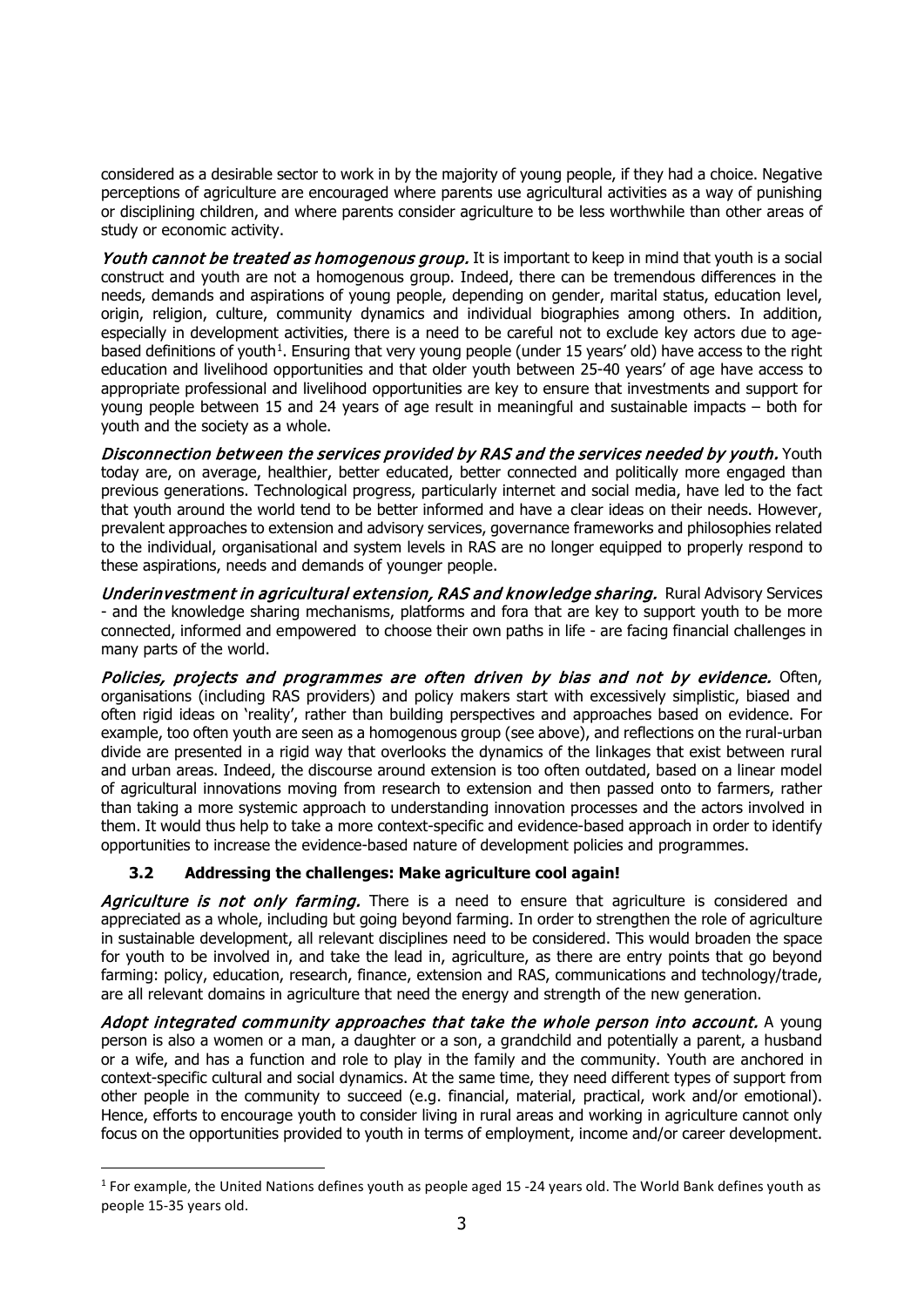They also need to address issues related to gender, intergenerational dynamics and community values in which youth are embedded. RAS therefore need to change approaches, looking beyond production and income to also examine the ways in which family and community development processes affect their strategies and activities. This dimension should also be reflected in development policies.

**Promote inclusive value-chain approaches.** Integrated approaches to agriculture need to include entrepreneurial activities along the whole value chain, both upstream and downstream. Indeed, empowering youth to use their creativity, motivation, engagement and innovation at different points along a value chain opens up opportunities for youth and other stakeholders in the value chain as a whole. However, this requires context-specific, inclusive and demand-driven models of entrepreneurship that are tailored both to the specific entry point in a value chain but also to the skills and interest of the concerned individual or group.

Adapt education and training. Education and training not only enables people to obtain the technical skills needed for their specialisation, but also be able to see the opportunities that lie in working in agriculture. Schools, universities, and education and training institutes can play key roles in encouraging students to have more positive attitudes towards agriculture. The points that follow are relevant.

- Education and learning efforts related to agriculture can begin already in nursery or primary school, and continue with lifelong learning opportunities, further education and training. This incremental approach facilitates learning, a sense of responsibility, work ethics and identity.
- Lectures and theoretical courses on agriculture are often not the most effective approach to engage and interest youth nor do they prepare them for the challenges and opportunities that they will face in their professional life in the labour market. Practice-oriented, hands-on training and apprenticeship can be more effective for certain young people and can potentially also make agriculture more attractive. This is relevant at all stages of education and can include the use of comics and games at nursery and primary schools, vocational training for young adults, and practical internships, taster opportunities, and field days during university studies.
- Engaging and working with role models or champions that have been successful and prosperous working in agriculture can help showcase the remunerative nature of job opportunities in agriculture as compared to those available in other sectors.
- Mentoring programmes for young people involved in agriculture have been tested in various countries and provide promising pathways to support and train youth in their endeavours.
- Young people need training in emerging areas and they need to develop the functional and technical skills required by the market and provide them with realistic potential for employment.
- Education and training institutions need to consider how ICTs can be used as platform to increase the quality and reach of education and training provided.

Policies and interventions need to be multi-faceted, context-specific and opportunity focused. Policies rarely adequately respond to the issues outlined above, and often the political will to implement necessary change is lacking. The following measures could be considered by policy makers.

- Widen the focus of agricultural policies to cover activities that go beyond production.
- Consider the importance of adequate policies in other sectors for rural youth. Policies that support investments in improved services for better rural livelihoods in terms of education, health, connectivity, and that provide better opportunities for youth to access land and natural resources, or that ensure appropriate investment in agricultural education and advisory services can all have a positive impact on the motivation and engagement of youth in rural areas and in agriculture.
- Embrace youth as key actors in policy making. Youth need to be included in all policy making processes to address their priorities. It is not sufficient to include youth as part of a quota. Youth should be involved as key actors in policy making and implementation, and their voice should count as much as those of the others. Older people can provide valuable contributions to this process of empowering youth in the role of mentors.
- Monitoring, evaluation and learning: More emphasis needs to be given to monitoring, evaluation and learning of the impacts of policies on youth. This evidence can help for policies to overcome bias and respond to the real needs and demands of rural youth and other stakeholders in agriculture. Policies need to be seen as part of a longer term process.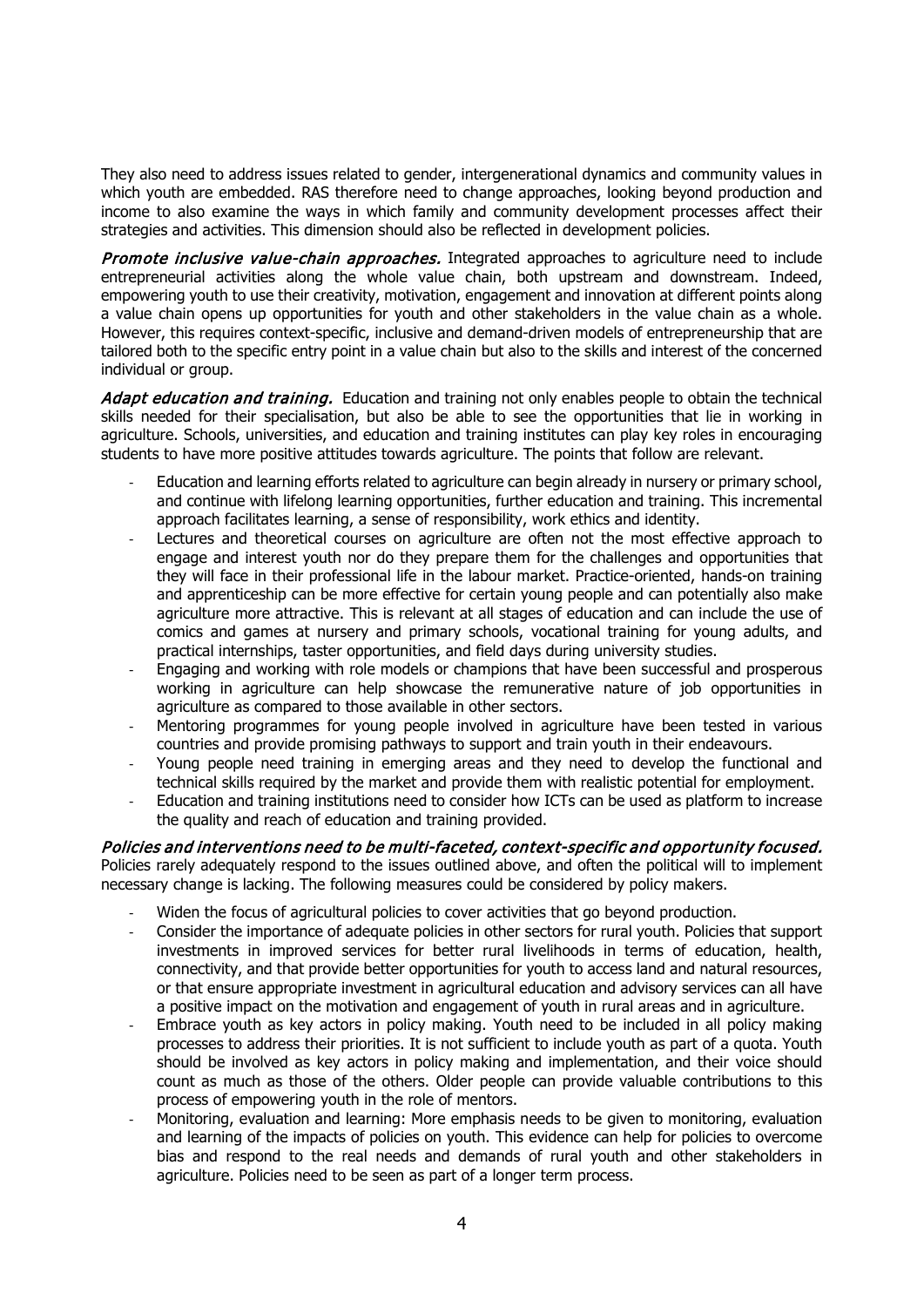# **4. The roles of rural advisory services**

Rural advisory services act as brokers and facilitators in agricultural innovation systems. As such they have roles to play in three key areas related to youth issues outlined above:

- Improving the image of agriculture as a profession;
- Providing adequate, effective, and high quality support to young people who are or want to be involved in agriculture; and
- Contributing to a conducive policy and social environment.

Concretely, RAS can take the following measures.

#### **4.1 Changing perceptions of agriculture**

- At the household and community levels, RAS can play a key role in shaping the image and perception of agriculture. Not only can they highlight and showcase the diversity of attractive entry points for youth in the agricultural sector for young people in rural households, but by working with role models or champions they can also demonstrate how agriculture can provide decent and remunerative employment, autonomy and improved livelihoods, etc.
- Create opportunities and entry points for improved education and learning. RAS can work with education and training institutes and facilitate and organise practical training, internships, fellowships, mentoring programmes, entry-level career opportunities for young people, contacts with role models, peer-learnings and other forms of practical involvement of young people in agriculture.

#### **4.2 Provide adequate, effective and quality support to young people who are or want to be involved in agriculture**

- Treat youth as fully empowered clients, with special needs and demands, as opposed to seeing them as simply beneficiaries of services defined by others in a top-down approach.
- Facilitate access to different service providers who can provide demand-driven training, educational, financial, emotional or other support for young people, within and outside the community.
- Collaborate with different actors to provide the best possible support and trainings to youth partnerships between public, private and civil society organisations are a great opportunity to address issues in a cost-effective and sustainable manner.
- Take an integrated inclusive agricultural value-chain approach with a view to promoting innovative, remunerative and creative entry points for youth in agriculture.
- Facilitate access to innovation and entrepreneurial opportunities, including support in identifying potential business opportunities and relevant partners.

#### **4.3 Develop programs for youth, with youth and by the youth – Creating a conducive enabling environment**

- Support and advocate for an adequate range of development options available to youth and ensure that young people are seen by their families and communities as individuals with different aspirations and needs.
- Ensure that no one is left behind when planning development programmes, and make sure that there are approaches and pathways that meet the needs of all population groups.
- Influence the prevailing bias in communities which create obstacles for youth.
- Gather evidence and stories of impact from the local level to national policy makers.
- Provide a voice for young people in policy making processes, and facilitate opportunities for youth to be involved in policy making processes.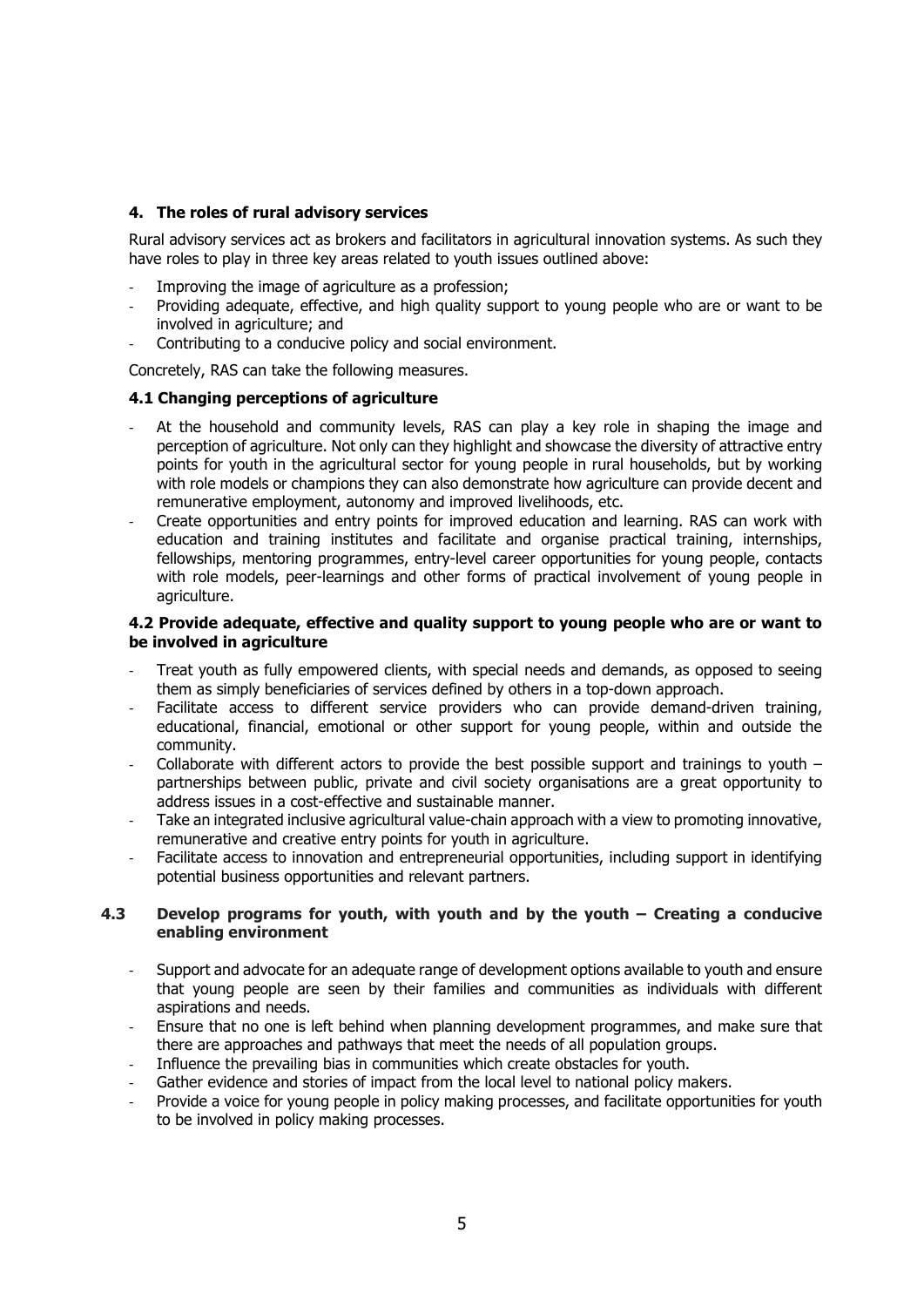# **5. Capacities needed by RAS**

Support to youth should be tailored to their specific needs and rural advisory services should seek to provide advice in the areas which are of interest to them and which provide demand-led employment and livelihood opportunities. In order for RAS to address this and to fulfil the above-mentioned roles and tasks, they need new approaches, models and capacities at individual, organisational and system levels.

- RAS need work in participatory ways which are demand driven and context-specific: RAS need to acquire both the capacity to understand that not all youth have similar interests, approaches to farming or constraints, hence it is necessary to adapt the respective tools and approaches to the needs of different groups of youth. RAS also need to learn to work with actors involved at different points in agricultural value chains. RAS should also look beyond working exclusively with individuals and small groups of people to working with collectives, communities and other relevant social groups in specific contexts.
- RAS should seek to adapt the content and language to the needs of the young clients.
- RAS need new technical skills which go beyond improving production techniques and productivity to include different skills and competences relevant at different points of an agricultural value chain.
- RAS also need new functional skills tailored to young people, which imply different approaches and methods to working with adults.
- Given the new demands of youth, RAS need to change their roles and functions from solely service providers to facilitators and brokers who are engaged in development processes and link relevant services to young people.
- RAS need to build up a network of actors and partnerships with service providers who are specialised in these domains if they are not able to provide the services demanded by youth.
- RAS need to learn to take up collaborative approaches in a pluralistic RAS system, where private, public and civil society organisations use each other's potential and strengths to provide a quality service and support to youth.
- ICTs bear tremendous opportunities to reach youth with quality advice and support. RAS therefore should make an effort to seize this opportunity and adapt their services and the innovations they share to a generation that is more at ease with digital technologies, while seeking to ensure that those without quality access to new technologies are not left behind.

## **6. Are young people better placed to reach youth? Engaging youth in RAS as part of the solution to address challenges**

As evidence has shown that women extension workers reach women actors better, youth are more likely to reach youth in more direct and appropriate ways. Young people are more likely to understand the challenges and aspirations and/or contexts that their clients have grown up in, especially when coming from the same region or community. Young people are also often creative, innovative and have new ways of thinking, and therefore may be more likely to identify tailor-made solutions to the different needs as stated above. Indeed, many young people already undertake activities that could be considered types of extension (e.g. sharing new farming techniques on social media), but are not labelled as such. There is a need encourage these youth to identify themselves as extension agents, and in this way raise their profile in relation to extension and RAS.

However, for youth to be effective in RAS, they need to have real opportunities to undertake their agricultural activities informed by appropriate training, education and mentoring so that all those involved in extension and RAS – both younger and older people – are equipped with appropriate skills and competences. RAS also needs to become a competitive and remunerative employment and career opportunity for youth. Professionalisation of RAS can be helpful here.

## **7. The role of RAS Networks and Country Fora**

RAS platforms, and communities of practice that are inclusive are critical to encourage coordination and collaboration across relevant stakeholders involved in agriculture on joint goals and visions. Organising RAS in regions and countries is in line with the wider promotion of more systemic approaches to RAS and can help with a variety of issues highlighted in this report, including: monitoring, evaluation and learning; making sure that every rural actor can access information on extension and extension workers operating